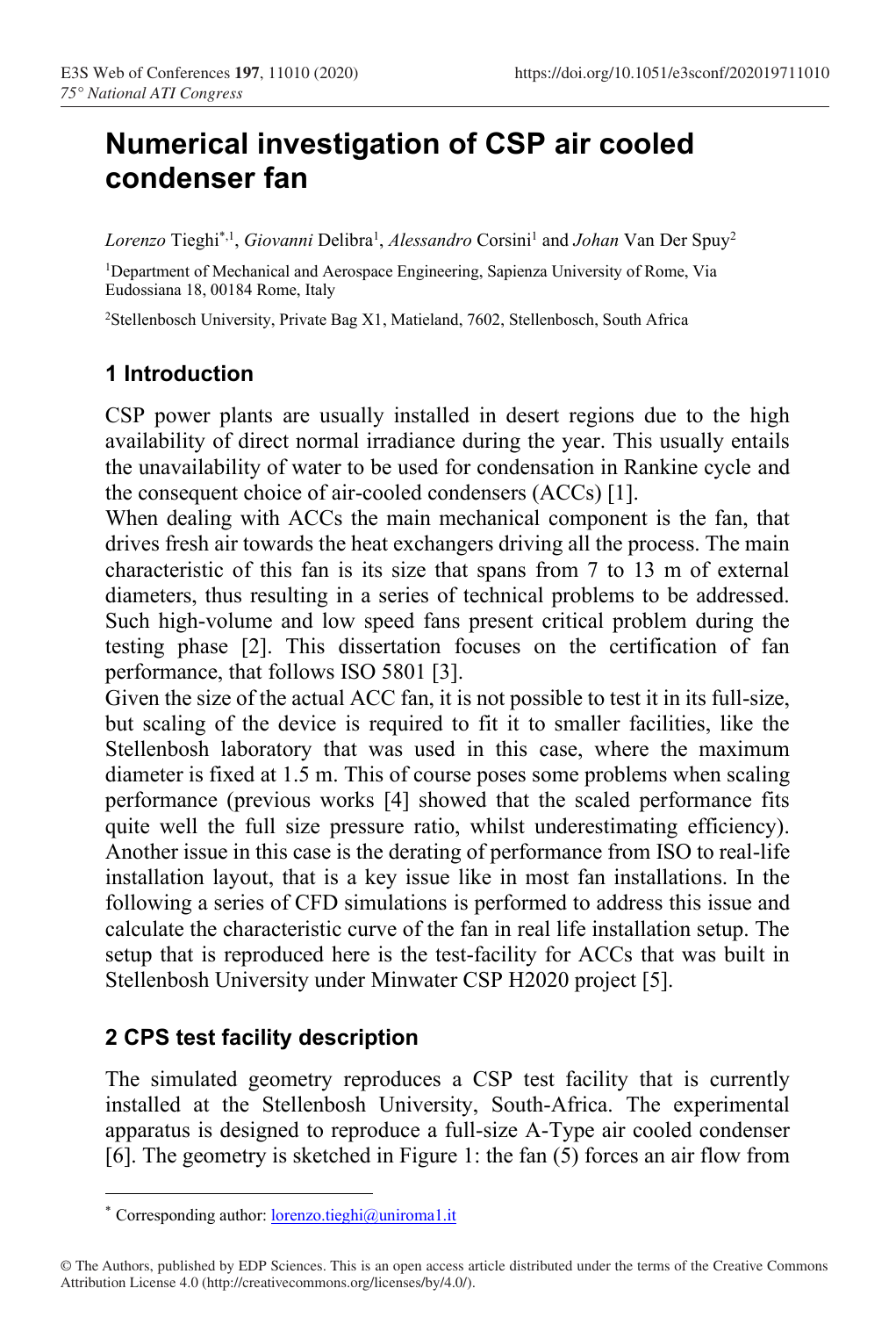the atmosphere (1) to the exchanger chamber (3). The air serves as the cooling fluid to condensate steam, flowing across a tube bundle (not shown). In this configuration a squared grid is present upstream the tubes and acts as pavement for operators (4). The fan design and operative parameters are summarized in [Table 1.](#page-1-1)



*Figure 1 – experimental apparatus geometry*

| Table 1 – Design and operative parameters of the fan |  |  |  |
|------------------------------------------------------|--|--|--|
|------------------------------------------------------|--|--|--|

<span id="page-1-1"></span><span id="page-1-0"></span>

| <b>Geometrical Parameters</b> | Value             | <b>Operative Parameters</b>            | Value                      |
|-------------------------------|-------------------|----------------------------------------|----------------------------|
| Fan diameter                  | $7.373 \text{ m}$ | Mass flow rate                         | $333 \text{ m}^3/\text{s}$ |
| Hub to tip ratio              | 0.284             | Rotational speed                       | $151$ rpm                  |
| Tip clearance                 | $0.369 \text{ m}$ | Expected total to static pressure rise | 105 Pa                     |
| Number of blades              | 8                 | Expected static efficiency             | $61\%$                     |
| Hub to tip ratio              | 0.29              | Air temperature                        | 298.15 K                   |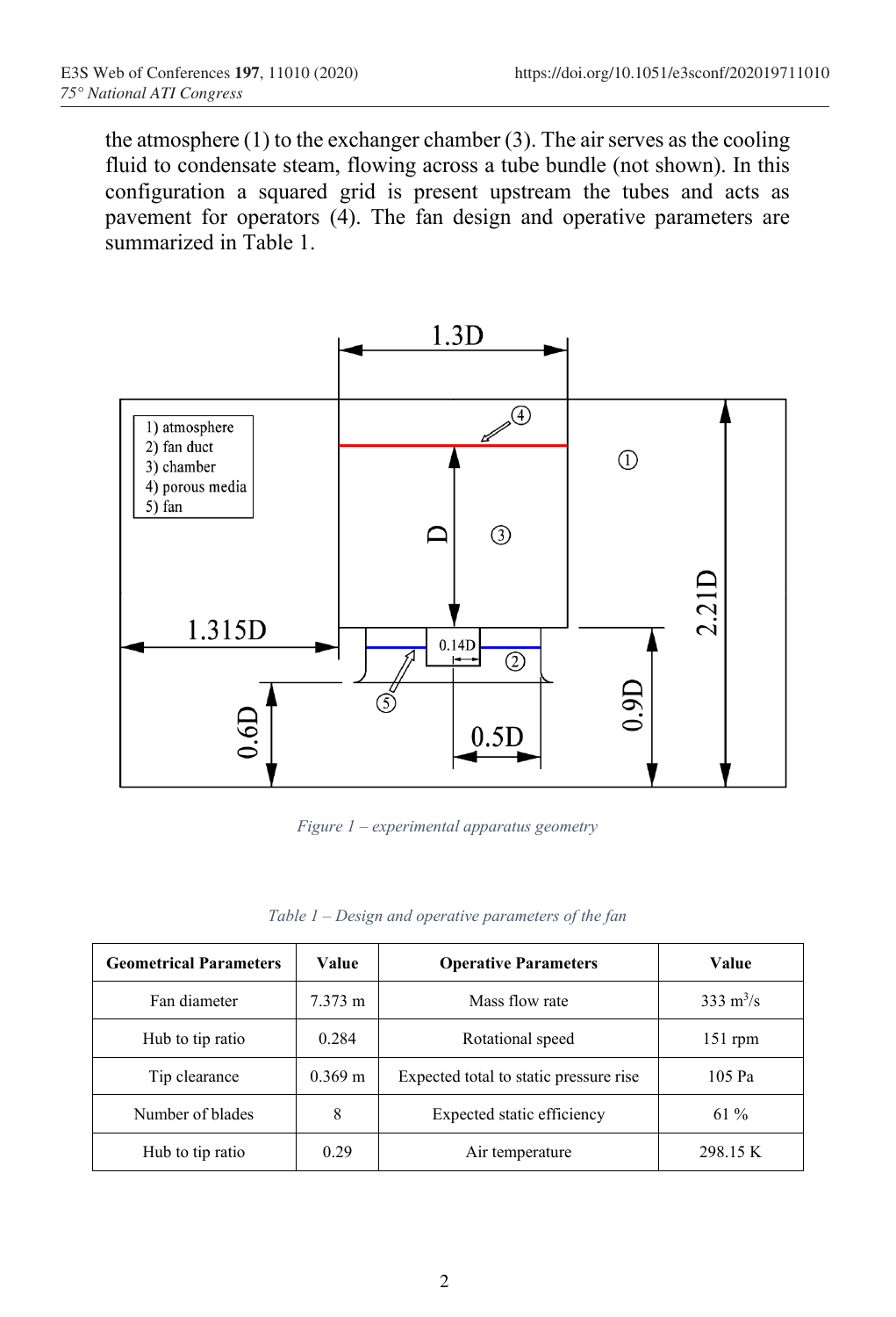# **3 Numerical Methodology**

The steady RNG k- $\varepsilon$  simulations were carried out using OpenFOAM – v2.3, using the *porousSimpleFoam* solver. The RNG k- $\varepsilon$  model improves the standard k- $\varepsilon$  model formulation, by a better computation of turbulent diffusivity [\[7\]](#page-8-6). The RNG model is suited for the simulation of incompressible rotating flows. It To reduce the computational costs of the simulations, the fan and the grid are modelled using an Actuator Disk Model (ADM) and a porous media, respectively.

### **3.1 Computational grid and boundary conditions**

The experimental apparatus is discretized using a three-dimensional domain that entails 5M hexahedral cells. The cell wall spacing is set to achieve a  $y^+$ value of 30 on all the solid surfaces. Two *Arbitrary Mesh Interfaces* (AMIs) represent boundary the exterior / interior of the chamber and the rotor region, [Figure 2.](#page-2-0) A constant mass flow rate, equal to 1/4 of the nominal mass flow rate of the fan, is imposed on all the lateral boundaries. The inlet turbulent intensity is set to 1%, and dissipation length follows accordingly. The upper boundary of the domain is treated as a slip surface. The lower boundary, corresponding to the terrain, is treated using a neutral atmospheric boundary layer model. No-slip boundary conditions are imposed at the solid walls for velocity, where  $k$  and  $\epsilon$  rely on the standard wall functions. The outlet of the exchanger chamber is treated using zero gradient boundary conditions. A zero gradient boundary condition is applied to the pressure on all the boundaries.



*Figure 2 – Fan region scheme (left) and computational grid (right).*

#### <span id="page-2-0"></span>**3.2 Porous media model**

The 20-mm thick grid is characterized by squared holes with a size 50 mm. Such grid is responsible of a static pressure loss of 40 Pa at the nominal mass flow rate ( $Q = 333$  m<sup>3</sup>/s). The fluid dynamic losses were estimated according to the methodology highlighted in [\[8\]](#page-8-7). The resistance curve of the grid was used to design the porous media, deriving the coefficients of the well-known Darcy-Forchheimmer equation: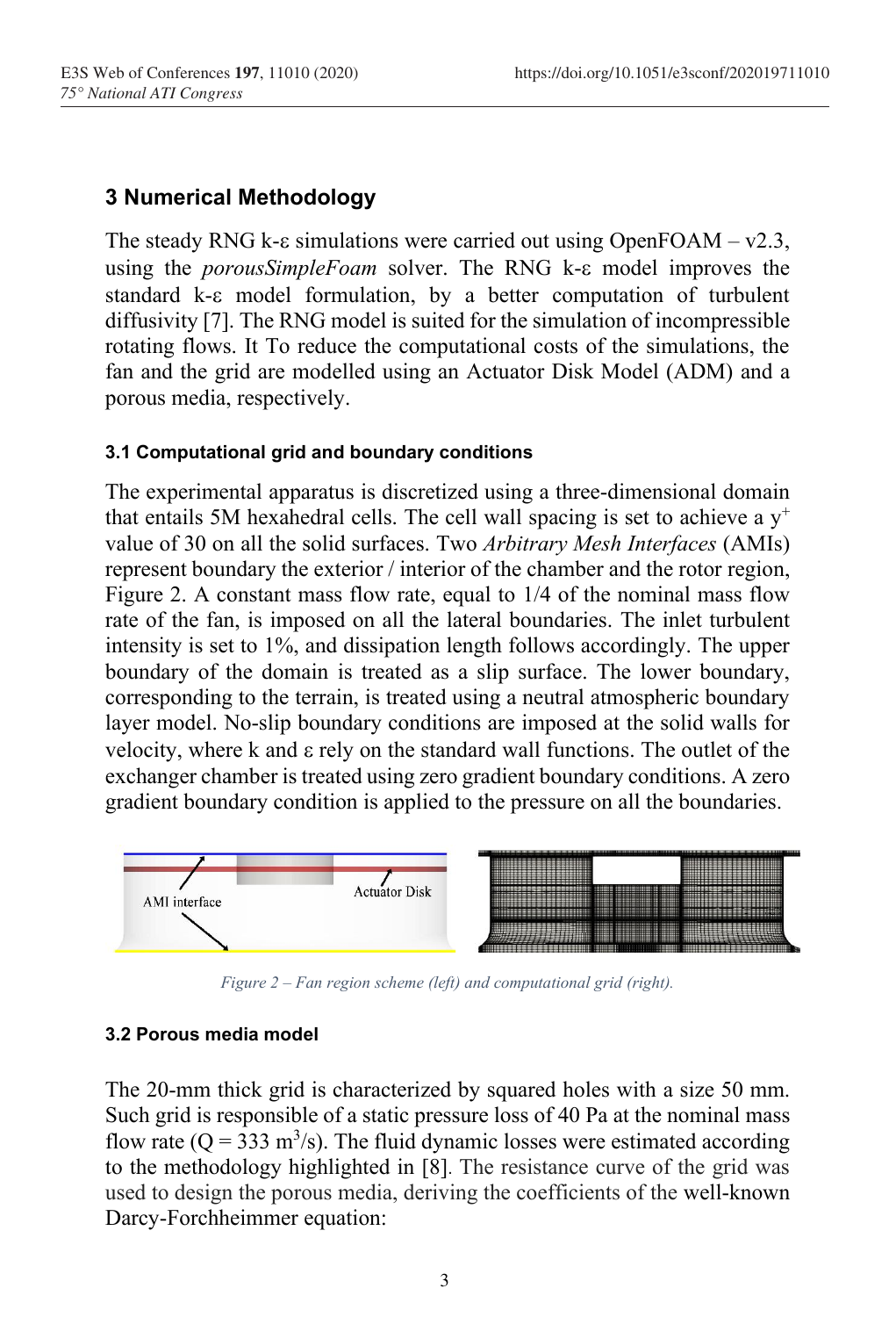$$
\frac{\partial p}{\partial x} = -\frac{\mu}{\kappa} Q - \frac{\mu}{\kappa_1} Q^2 \tag{1}
$$

#### **3.3 Actuator Disk Model (ADM)**

The effect of the momentum exchange between the fan blades and the air was simulated using an in-house Actuator Disk Model [\[9\]](#page-8-8). The model adds a source term *f<sup>i</sup>* into momentum equation, corresponding to:

$$
f_i = \frac{1}{2} W_{\infty}^2 \sigma F_i \frac{1}{\Delta z} = \left[ \frac{1}{2} W_{\infty}^2 \sigma (C_L + C_D) \frac{1}{\Delta z} \right] \hat{\iota}
$$
 (2)

where i denotes the axial direction.

#### **3.4 Numerical schemes**

The stationary numerical simulations relied on simpleFoam incompressible solver. The Generalized Algebraic Multi-Grid solver (GAMG) was used for pressure and *smoothSolver* for the other equations. The simulations ran until the full convergence of the flow fields, with the thresholds set to  $10^{-9}$  and  $10^{-7}$ <sup>7</sup> for pressure and the other quantities, respectively.

### **4 Results**

This section reports the results as a function of three different mass flow rates,  $320 - 333$  and  $346 \text{ m}^3\text{/s}$  respectively. During the design process, the installation losses are usually not considered. In fact, in most cases it is not possible to preliminary assess the effect of the installation setup on the turbomachinery flow. To this extent, the effect of the installation through a visualization of the characteristic curve of the fan [\(Figure 3\)](#page-4-0) is first evaluated. The total to static pressure (TTS) is measured as the pressure delta between the inlet and the outlet of the duct and the dynamic pressure at the inlet. The rotor-only numerical data are available from [\[10\]](#page-8-9).

|                                      | Total to static pressure [Pa] |            |  |
|--------------------------------------|-------------------------------|------------|--|
| Mass flow rate $\lceil m^3/s \rceil$ | ACC configuration             | Rotor only |  |
| 320                                  | 120.76                        |            |  |
| 333                                  | 108 7                         | 14.5       |  |
|                                      | 92.26                         | 94 C       |  |

<span id="page-3-0"></span>*Table 2 – TTS pressure, ACC vs rotor only*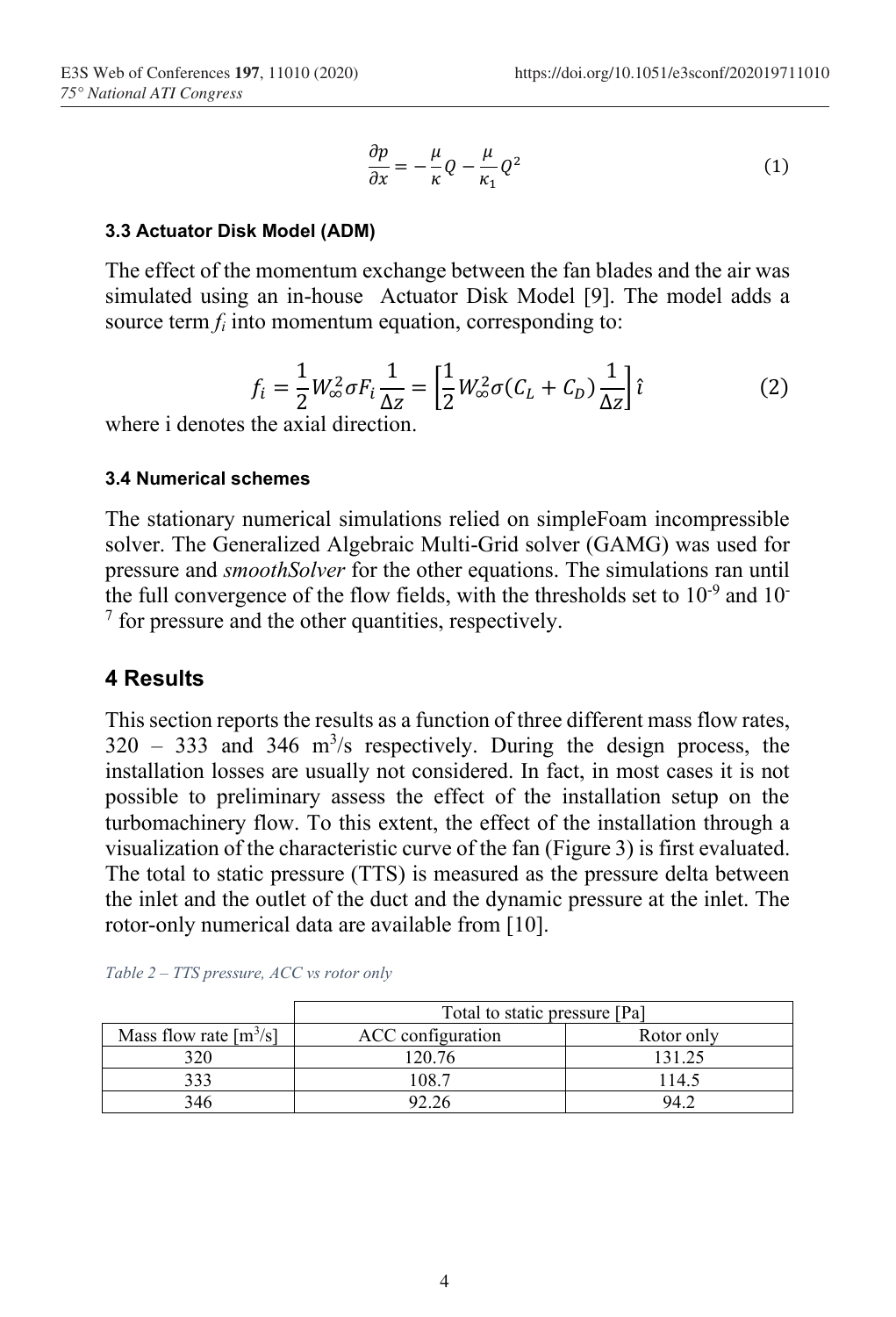

<span id="page-4-0"></span>*Figure 3 – Comparison between TTS pressure, rotor only CFD (solid red line) vs installation CFD (solid blue line)*

As expected, the installation of the fan leads to a loss in static pressure. At  $320 \text{ m}^3/\text{s}$ , a 1% loss in the TTS pressure [\(Table 2\)](#page-3-0) is observed. However, the effect becomes less evident while moving along the characteristic curve, and losses can be almost neglected at the highest flow rate, where it exerts a 2 Pa loss with respect to the ISO installation. It is possible to conclude that, depending on the duty point, the installation of the fan can have a mild impact on the efficiency of the fan, and such aspect should be ideally taken in account during the design process. The flow field is characterized by a strong recirculation given by the high diameter of the hub, that behaves as a bluff body. The pressure loss downstream of the fan hub is the trace of the Von Karman vortices that are released as function of the rotational speed of the fan. Such aspect has been investigated through a transient simulation of the flow (not reported in the manuscript).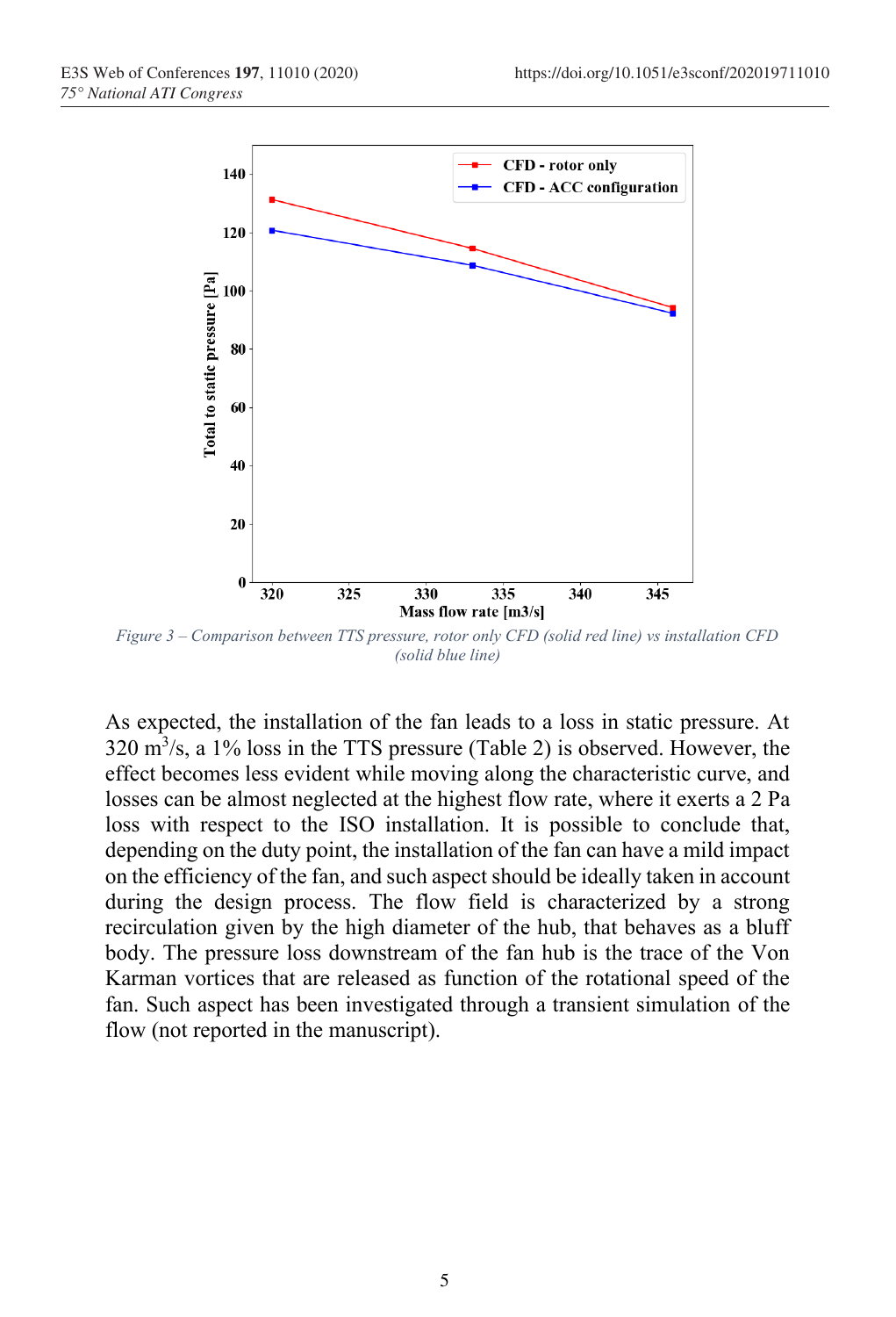

<span id="page-5-0"></span>320 $m^3/s$  $333 \text{ m}^3/\text{s}$  $346 \text{ m}^3/\text{s}$ *Figure 4- Relative pressure contour and velocity streamlines as a function of the mass flow rate*

The unsteadiness of the flow is enhanced by two factors: the sharp edges of the rotor disk (a spinner cone is not present in the experimental setup) and by the fan geometry itself. In fact, as evident further in the text, the fan is designed to work from the midspan of the blade, whereas the fan sections that are closer to the hub exert a structural function only. It leads to a flow separation at the hub, more marked at the higher flow rates, that is amplified downstream of the rotor disk. Such behaviour could not be observed by the sole simulation of the rotor. The evident discontinuity in the pressure field in [Figure 4](#page-5-0) is caused by the actuator disk model, that is also responsible of the higher local flow velocity. The straightening of the flow, close to exit of the chamber downstream of the fan, is caused by the porous media that replicates the presence of the grid. The worsening in the specific work of the fan can be further analysed by looking at the  $\beta_1$  and  $\beta_2$  angle distributions. [Figure 5](#page-6-0) shows that there is a good match between the design hypothesis and the numerical results in term of inflow angle, for most of the span of the blade. However, the biggest differences can be found in the hub region, approximately for the first 20% of the blade span, where the flow separation pointed out by numerical simulations is not taken in account in the design phase. Up to the 15 % of the blade span, the fan is working as a turbine, as it is absorbing work from the fluid [\(Figure 6\)](#page-6-1). A deeper analysis of the fan behaviour can be achieved by looking at the velocity profiles in [Figure 7.](#page-7-0)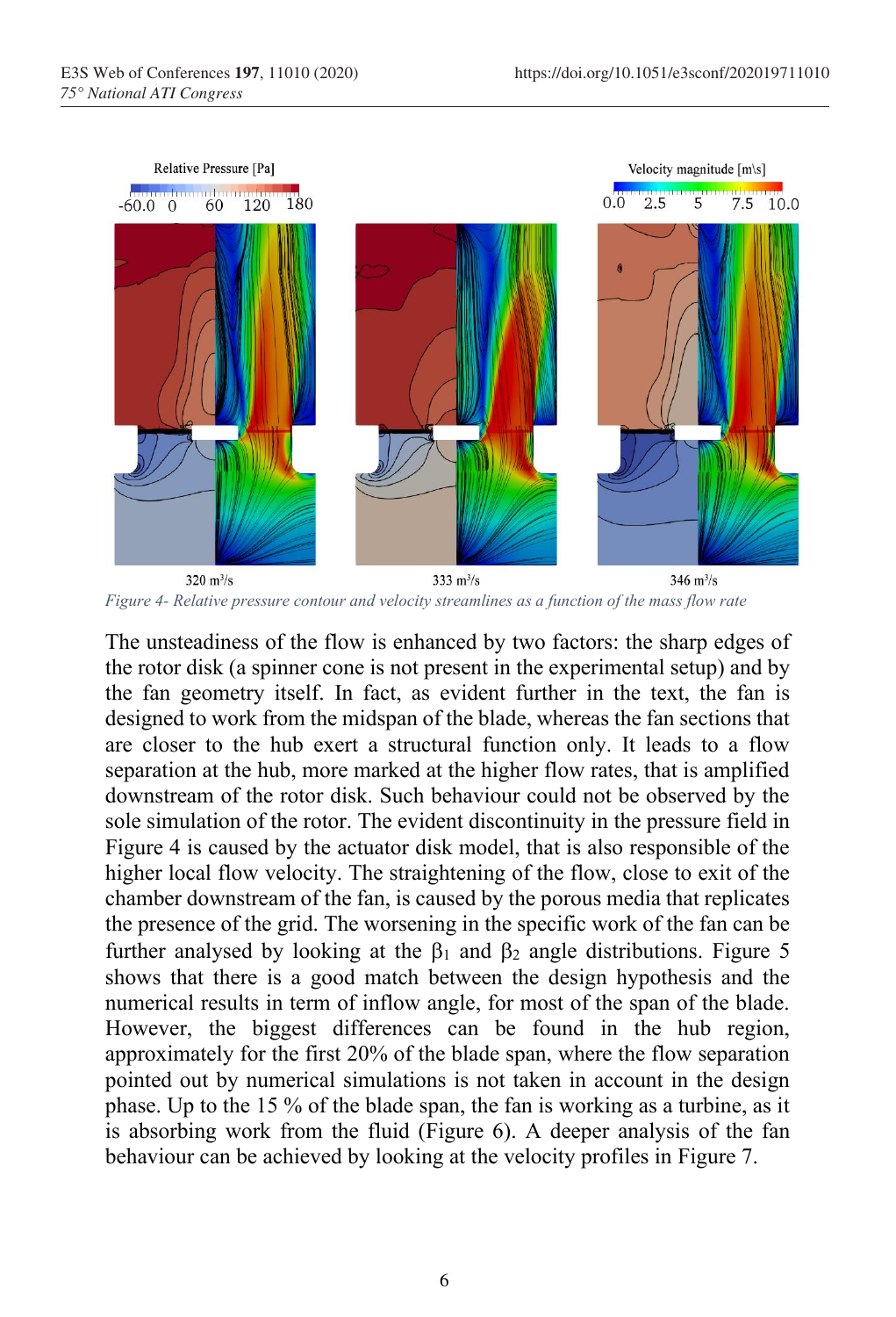

<span id="page-6-0"></span>*Figure 5 – Inflow (left) and outflow (right) relative flows angles, as a function of the flow rate*

The fan is working close to the design assumptions for most of the blade span, whereas the strong deflections that can be seen close to the hub of the blade exerts that the recirculating flow is seriously impairing the correct fan design. The presence of the recirculation at the hub of the fan is evident from the axial velocity profiles, where a negative velocity equal to 20% of the bulk velocity is observed. The amplitude of the recirculating area affects almost the 20 % of the blade span in the worst scenario  $(320 \text{ m}^3/\text{s})$ , whereas the minimum amplitude is found at the nominal mass flow rate (red line).



<span id="page-6-1"></span>*Figure 6 – Specific work (left) and lift/drag coefficients (right) distributions as a function of the mass flow rate*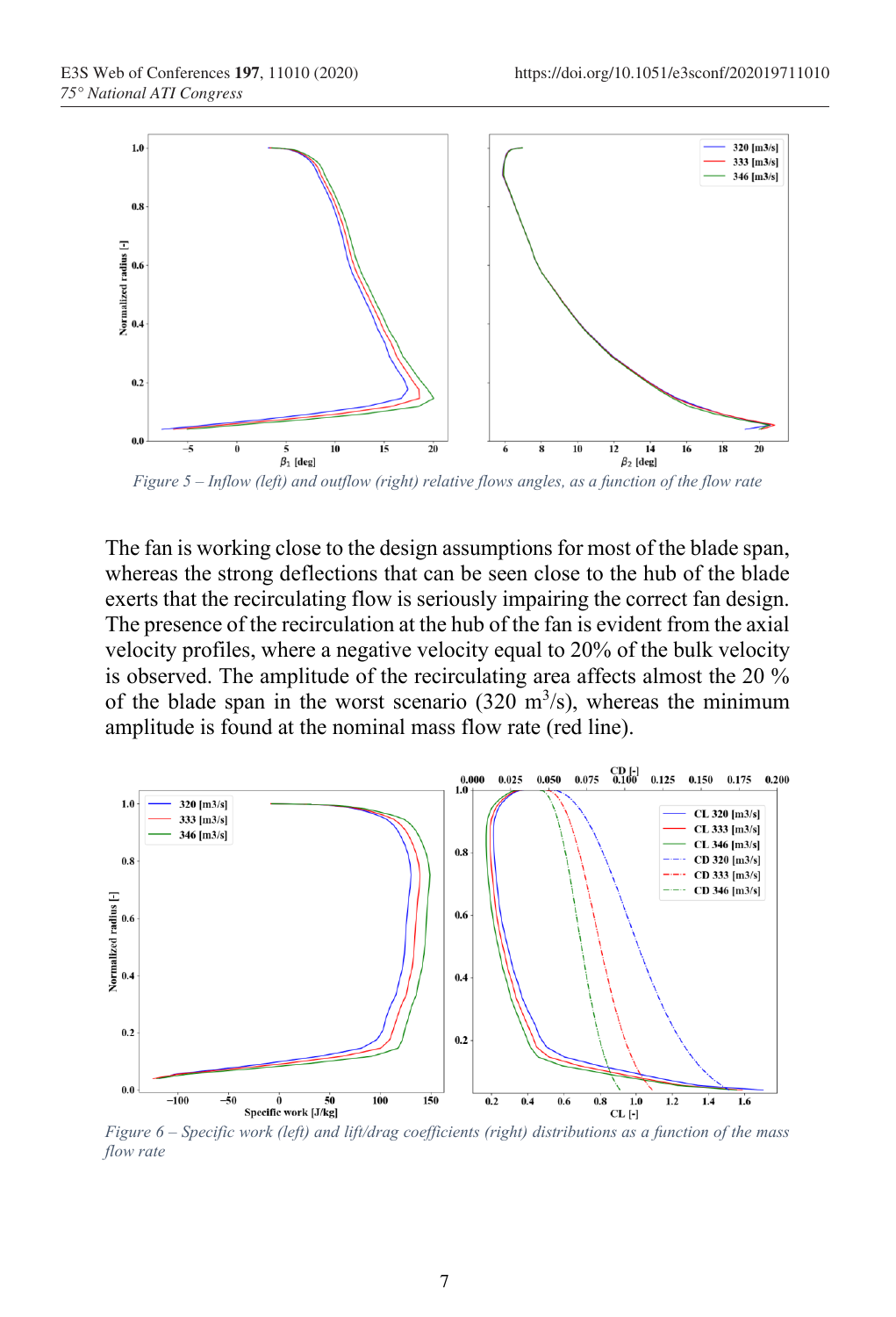The presence of the recirculating flow is reflected on the radial velocity, where the maximum radial velocity is comprised between the 10% and the 20% of the blade span, that can locally reach up to the 50% of the bulk velocity (at the design mass flow rate). In the first 5 % of the blade span also report a negative radial velocity is found. The tangential velocity distribution reflects the mixed vortex assumption, assumed during the design phase of the fan.



<span id="page-7-0"></span>*Figure 7 - left to right: tangential, radial and axial inlet and outlet velocities as a function of the mass flow rate*

### **5 Conclusions**

The combination of porous media and synthetic blade modelling has allowed an accurate numerical simulation with reasonable computational costs. It is possible to draw two main conclusions.

First, the numerical simulations point out how, during the design phase of the fan, the final installation of the turbomachinery may lead to strong deviation from the design parameters. Such aspect can be also easily extended to the validation of a design, where traditional CFD rotor-only methods do not take in account flow deflections that can be attributed to the setup. In this case, the fan characteristic curve, obtained from the full numerical simulations of the experimental apparatus, exerts some deflections from the rotor only CFD previously obtained. This is particularly marked at the lowest mass flow rate where the fan shows a 10 Pa TTS pressure loss, with respect to the rotor-only simulation. The cause of such derating was found in the rotor disk design.

In fact, by looking at the velocity and pressure fields, the role of the rotor disk in perturbating the air flow is highlighted. In this case, the absence of a spinner cone has made the rotor disk to act as a blunt body, with the release